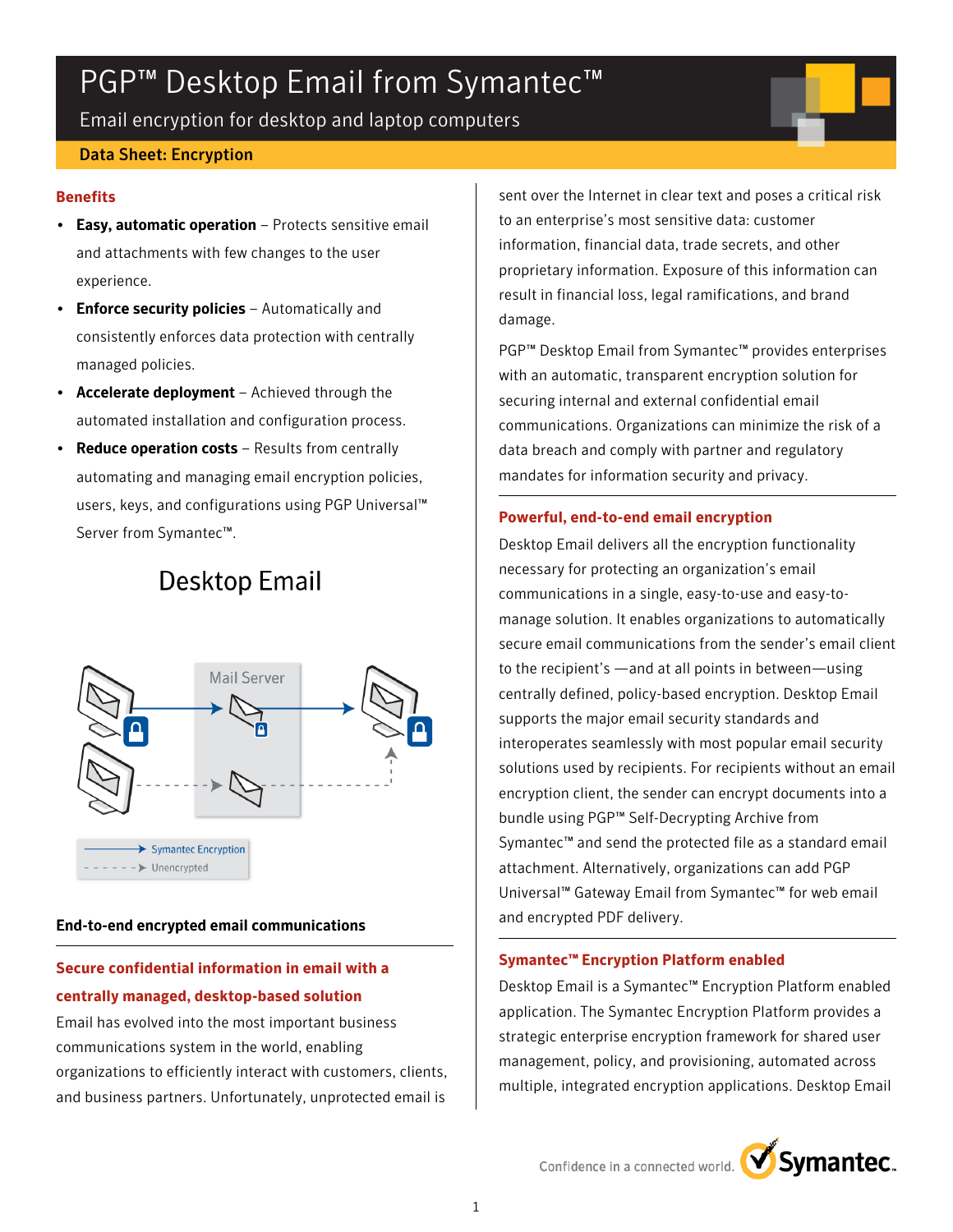## Data Sheet: Encryption PGP<sup>™</sup> Desktop Email from Symantec<sup>™</sup>

can be used with Universal Server to manage existing policies, users, keys, and configurations, expediting deployment and policy enforcement. Desktop Email can also be used in combination with other Symantec encryption applications to provide multiple layers of security.

#### **Easy, automatic operation**

Once deployed, Desktop Email is transparent—users simply continue to work as usual. The software automatically protects messages in the background, ensuring that users never forget to secure email and attachments.

- Automatic messaging security Automatically encrypts, decrypts, digitally signs, and verifies email messages according to individual or centrally managed policies.
- Secure clientless email delivery When deployed with Gateway Email, delivers messages securely to external users that lack an email encryption solution.
- Multiple ways to protect data Protect sensitive data in transport using PGP™ Zip from Symantec™ and PGP™ Self-Decrypting Archive from Symantec™ and in storage using PGP™ Virtual Disk from Symantec™.
- **Secure file deletion**  $-$  Securely and permanently eliminates all traces of sensitive files from a disk.

#### **Enforce security policies**

Email policies can be set based on sender, individual recipient, recipient domain, keyword, or content, enabling confidential messages to be secured automatically with no changes required to user behavior. Policy definitions can be set and audited using Universal Server.

• Offline policy controls – Enforce policy for offline users by controlling what happens to email when the Universal Server cannot be reached by the Desktop Email client.

- Client controls Lock down which features are enabled, visible to the user, and enforced - including optional manual encrypt and sign buttons.
- Strong authentication options Provide two-factor authentication using smart cards.

#### **Accelerate deployment**

Used together, the Desktop Email and Universal Server unified management console establish, enforce, and update email security policy in real time. This combination reduces the time and effort required to deploy end-to-end email encryption.

• Rapid deployment process - Speeds deployment by automating the installation and configuration process.

#### **Reduce operation costs**

With Desktop Email, no special training is required for end users. This approach accelerates deployment time, reduces training costs, and avoids help desk calls.

#### **Universal Server management**

Desktop Email can be centrally deployed and managed when used with Universal Server, enabling organizations to easily set and enforce data security polices throughout the enterprise.

- Centrally enforced security policy Automatically enforces protection of sensitive email and attachments using security policies driven by an existing corporate directory.
- **Extensible protection Allows management of PGP™** Viewer for iOS from Symantec™, PGP™ Support Package for BlackBerry® from Symantec™, PGP™ Mobile from Symantec™, or other Symantec Encryption Platform enabled applications.

#### **Technical Specifications**

For complete technical specifications, please visit http://go.symantec.com/encryption.